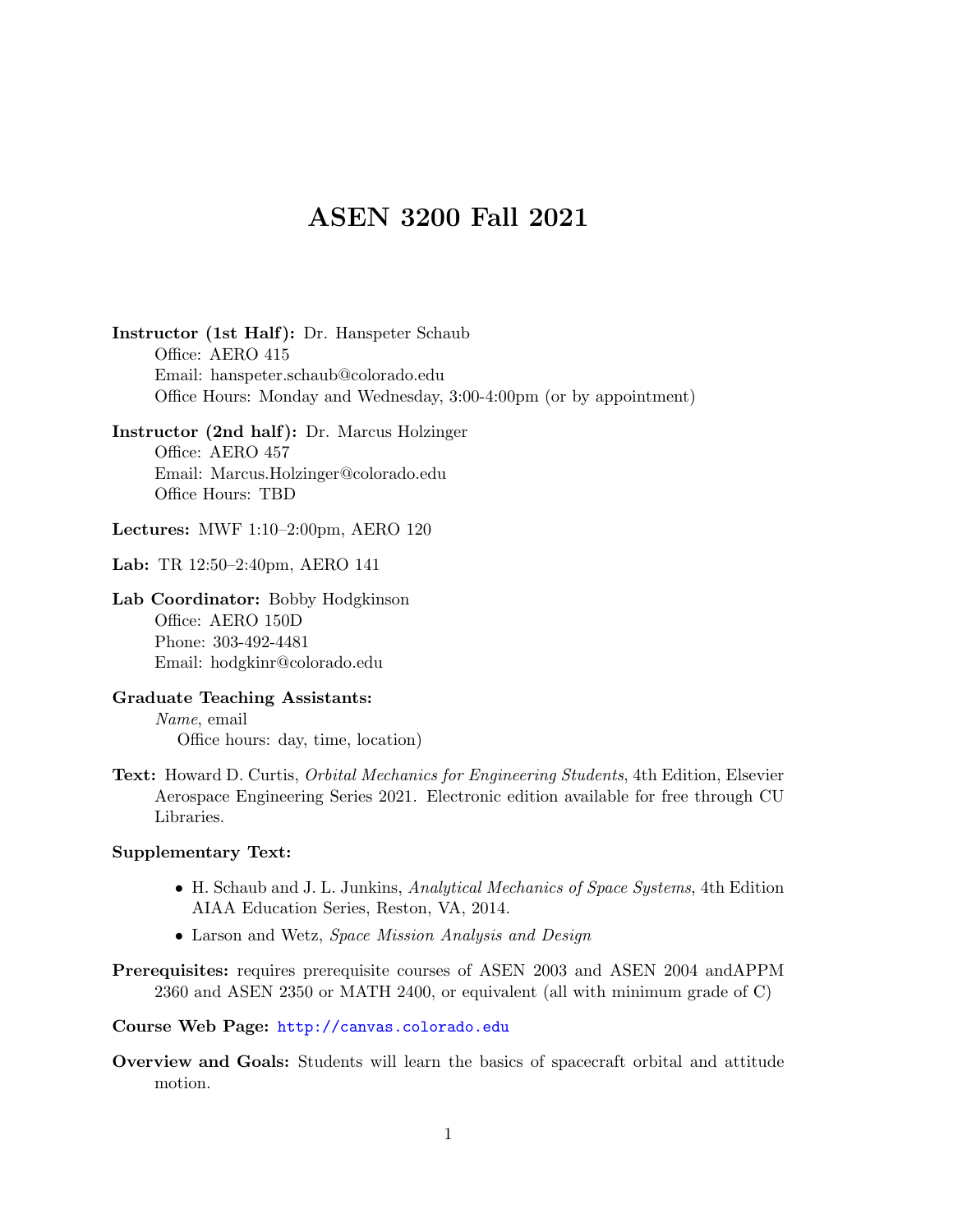The first half of the course focuses on dynamics and control of the pointing attitude of spacecraft. Nearly all spacecraft must be accurately pointed to accomplish their mission, yet the natural behavior in orbit is typically uncontrolled tumbling. We will develop a fundamental understanding of these natural 3D rigid body kinematics and dynamics, using this to discuss common methods of passive and active attitude control. Attitude sensor and actuator technology will be investigated, as well as common ways of representing and determining attitude. On the topic of rigid body kinematics, the goal is to make the student comfortable with a small subset of attitude representations such as the DCM and the 3-2-1 Euler angles, and make them at least aware of other set of coordinates such as other Euler angle sequences and the Euler parameters (quaternions). On the topic of rigid body dynamics, the goal is to expose the students to repeated uses of Euler's equation and the angular momentum vector to develop the system equations of motion. On the topic of control, the goal is to show the students how simple open-loop and closed- loop flow diagrams can be created, and how to sue the frequency space modeling methods to develop single-input-singleoutput linear controls. This is applied to 1-D constrained rotational motion only.

Lab experiments will be conducted to measure spacecraft mass properties, understand the operation of gyroscopic instruments, and design feedback control to achieve precise spacecraft pointing. In these labs the goal is for students to receive hands-on opportunities to see the complex dynamic interactions that can occur with spinning rigid bodies, or even gyroscopic systems.

In the second half of the course, students will learn the characteristics of the motion of a system of particles with emphasis on the two-body problem, a model that offers a good preliminary approximation for the dynamics governing the motion of a planetary orbiter or interplanetary transfer vehicle. We will study the motion of a spacecraft under the influence of gravitational perturbing forces and n-body perturbations from additional celestial bodies. Also, the perturbations caused by atmospheric drag, and solar radiation pressure will be considered. In addition to studying the motion, we will look at ways to determine the ephemeris or trajectory of a satellite from observations. Finally, we will study aspects of designing an Earth orbiting and/or interplanetary mission.

The orbits section does not have labs, but instead engages an individual research project. Here the student programs a fund orbital dynamics scenario and investigates the response.

- Class Format: The first half of the course will focus on attitude dynamics and is led by Professor Schaub, led by Professor Schaub. The second half is devoted to orbit mechanics. Each section has a similar format:
	- Three weekly Monday, Wednesday and Friday
	- Laboratory sections are held on Tuesday and Thursday in the weeks were hardware labs are performed. Note that the class is split in two to have the lab administered over 2 weeks to reduce the lab group size. Only come to lab on the week and day where you are assigned. Lab experiments will be conducted on the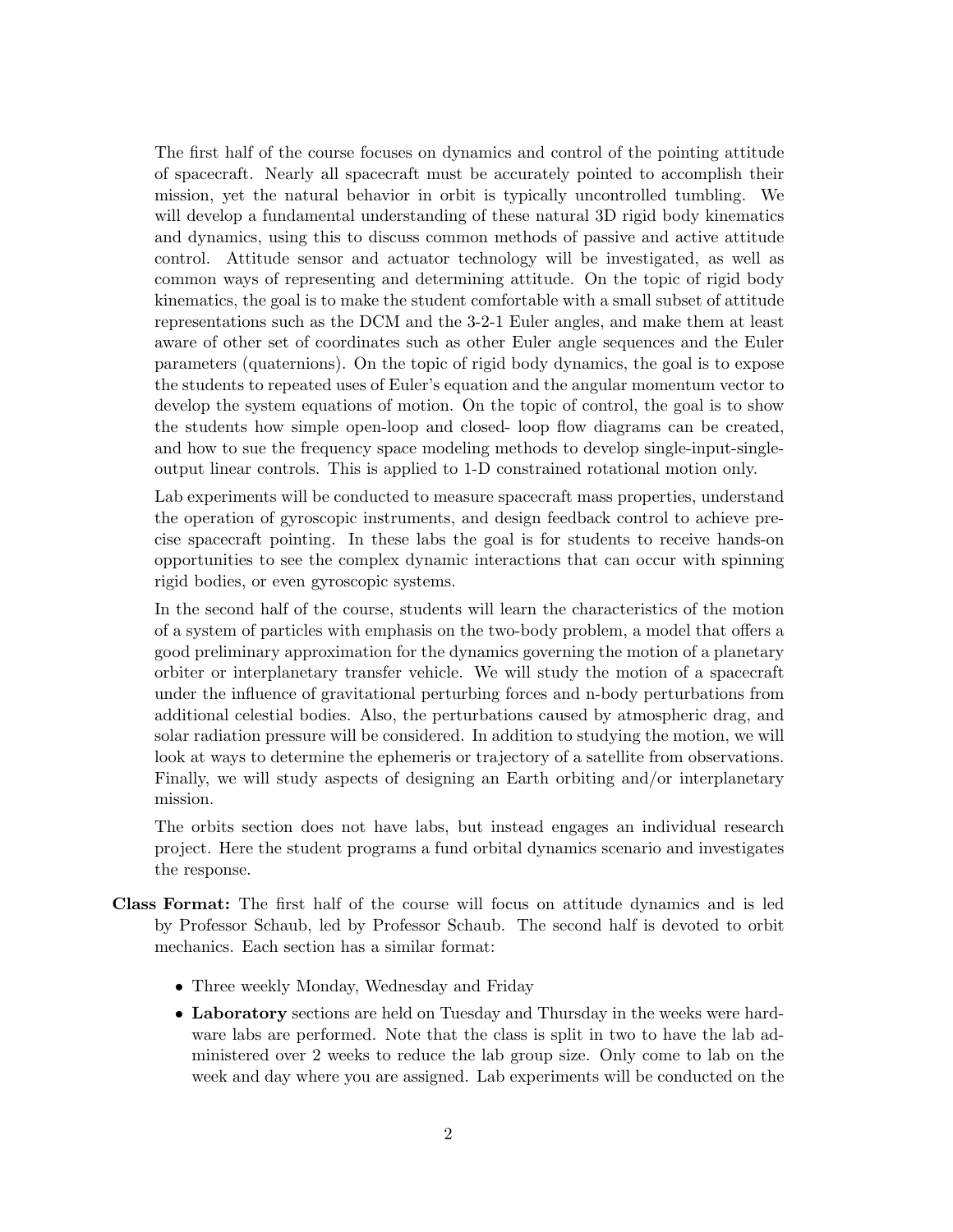assigned lab day and written reports will generally be due a week and a half later. Any collaborations with other lab groups including shared diagrams or extensive discussion of results must be acknowledged at the end of your report. Copying text or answers from another group with or without their permission constitutes cheating and will result in a zero grade for the lab. A repeated instance of cheating will result in an F for the course.

- **Reading** assignments are given weekly.
- Homework will be assigned in 1-2 week intervals and is due at the beginning of class. Collaboration with others on homework is acceptable, but line-by-line copying of someone else's homework is cheating, and will result in a grade of zero for that assignment. A repeated instance of cheating will result in an F for the course.
- In each of the two sections of the course there is a midterm and final exam (a total of 4 exams for the course). These exams are held in-person during the class period (see the class schedule). The final exam for the orbit section will be given on during the scheduled final exam period, but will only cover the orbit part of the class. All exams must be completed individually. Any type of collaboration or copying on an exam constitutes cheating and will result in an F for the course. If you have exam grading issues, you must see the instructor within 2 weeks of having the exam returned to you.

Homework Policy: Please note the following policies regarding completing and turning in your homework:

- For grading purposes, homework is considered part of the group grade and only contributes to the total grade when the individual work is C or better.
- Collaboration is permitted on homework. You may discuss the means and methods for formulating and solving problems and even compare answers, but you are not free to copy someone's assignment. Copying material from any resource (including solutions manuals) and submitting it as one's own is considered plagiarism and is an Honor Code violation. Remember, the less you think about the problems yourself, the less you actually learn, and the more difficult it will be to succeed on exams.
- Homework solutions must demonstrate an understanding of the principles involved by including diagrams, using correct notation and terminology, explaining the approach, showing the key steps to obtaining the solution, and outlining the answer with proper units. These problem solving steps are critical for developing problem formulation skills.
- Always submit work with a professional appearance. Neatness, clarity, and completeness count.
- If you must miss class for an excused absence, you may submit your homework early. Late assignments are not accepted without prior instructor approval. If you know in advance that you must miss a homework due date or lab, send your instructor an e-mail to make arrangements.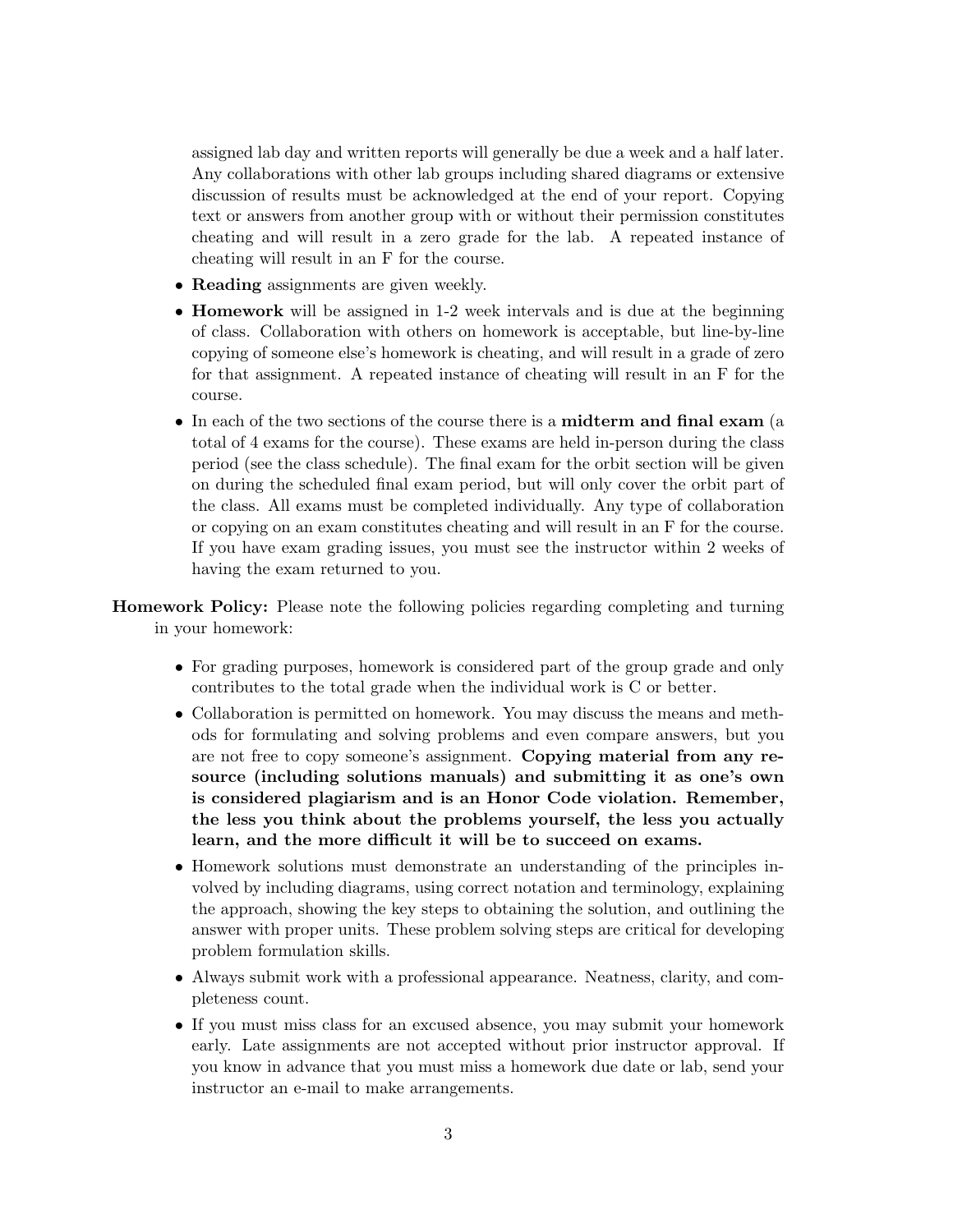- Although each homework assignment will have several problems, all problems may not be graded. However, solutions will be provided to you for all the problems.
- If you believe that your homework was graded incorrectly, you have 2 weeks from when it is handed back to ask for a regrade. To ask for a regrade, you must attach a cover page describing what you think the error in grading was, and hand it in with your complete homework package from that problem set to a course CA or instructor.
- All completed homework documents must be uploaded through the Canvas assignment page before the beginning of class.
- Class Attendance: You are expected to attend class. If you need to miss a lecture, it is your responsibility to catch up on the material. Don't go to the instructor to catch up on missed material, speak with class mates and get the notes from them. Campus policy regarding religious observances requires that faculty make every effort to reasonably and fairly deal with all students who, because of religious obligations, have conflicts with scheduled exams, assignments or required attendance. If you cannot attend a regularly scheduled class, it is up to the student to catch up on the missed material. If you cannot take an exam on a particular day, please let the instructor know at the time the exam is being scheduled.
- Make-Up Policy: There are no make-up homework assignments. If you miss the assignment, you get a zero for it. If you can't make a quiz or exam for a pressing reason, you need to contact the instructor at least one week prior to the exam date. If you can't take the exam for some emergency reason, you still need to notify the instructor prior to the exam. Without prior consent, there will be no make-up exams.
- Grading Policy: In an effort to ensure that each student leaves the class with a fundamental understanding of the topics covered in this course, the final grades will be heavily weighted on each student's individual performance. That is, if a student does not pass the individually graded aspects of the course, he/she will not pass the class overall. Keeping this in mind, the final grades will be determined as shown in Tables [1](#page-3-0) and [2.](#page-4-0)

| All Homework          | $15\%$ |
|-----------------------|--------|
| Orbit Quiz            | 10%    |
| Orbital Final Exam    | 15%    |
| Attitude Quiz         | 10%    |
| Attitude Final Exam   | 15%    |
| Lab Experiments       | 15%    |
| Orbits Project        | 15%    |
| Research Projects     | 5%     |
| <b>Mystery Points</b> | $5\%$  |
|                       |        |

<span id="page-3-0"></span>Table 1: Course Grade Percentages if the student achieves an overall score of C or greater of the total possible points on all exams.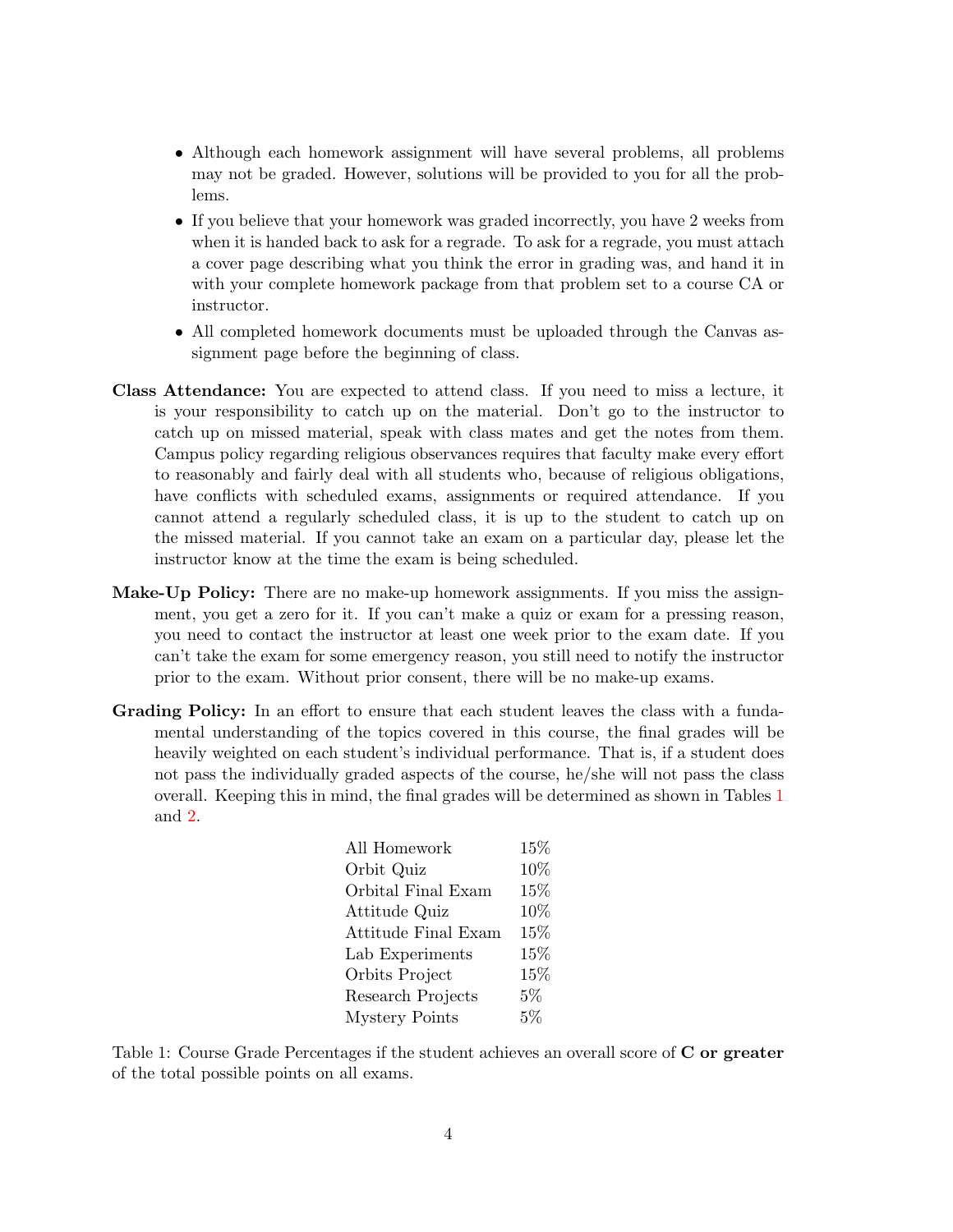| Orbit Quiz          | 20%    |
|---------------------|--------|
| Orbital Final Exam  | $30\%$ |
| Attitude Quiz       | 20%    |
| Attitude Final Exam | $30\%$ |

<span id="page-4-0"></span>Table 2: Course Grade Percentages if the student achieves an overall score of less than C of the total possible points on all exams.

- Class Room Behavior Both students and faculty are responsible for maintaining an appropriate learning environment in all instructional settings, whether in person, remote or online. Those who fail to adhere to such behavioral standards may be subject to discipline. Professional courtesy and sensitivity are especially important with respect to individuals and topics dealing with race, color, national origin, sex, pregnancy, age, disability, creed, religion, sexual orientation, gender identity, gender expression, veteran status, political affiliation or political philosophy. For more information, see the policies on [classroom behavior](https://www.colorado.edu/policies/student-classroom-course-related-behavior) and the [Student Conduct & Conflict Resolution](https://www.colorado.edu/sccr/student-conduct) [policies.](https://www.colorado.edu/sccr/student-conduct)
- Requirements For Covid-19 As a matter of public health and safety due to the pandemic, all members of the CU Boulder community and all visitors to campus must follow university, department and building requirements and all public health orders in place to reduce the risk of spreading infectious disease. Students who fail to adhere to these requirements will be asked to leave class, and students who do not leave class when asked or who refuse to comply with these requirements will be referred to [Stu](https://www.colorado.edu/sccr/)[dent Conduct and Conflict Resolution.](https://www.colorado.edu/sccr/) For more information, see the policy on [class](https://www.colorado.edu/policies/student-classroom-course-related-behavior)[room behavior](https://www.colorado.edu/policies/student-classroom-course-related-behavior) and the [classroom behavior](https://www.colorado.edu/policies/student-classroom-course-related-behavior) and the [Student Code of Conduct.](https://www.colorado.edu/sccr/student-conduct) If you require accommodation because a disability prevents you from fulfilling these safety measures, please follow the steps in the "Accommodation for Disabilities" statement on this syllabus. As of Aug. 13, 2021, CU Boulder has returned to requiring masks in classrooms and laboratories regardless of vaccination status. This requirement is a temporary precaution during the delta surge to supplement CU Boulder's COVID-19 vaccine requirement. Exemptions include individuals who cannot medically tolerate a face covering, as well as those who are hearing-impaired or otherwise disabled or who are communicating with someone who is hearing-impaired or otherwise disabled and where the ability to see the mouth is essential to communication. If you qualify for a mask-related accommodation, please follow the steps in the "Accommodation for Disabilities" statement on this syllabus. In addition, vaccinated instructional faculty who are engaged in an indoor instructional activity and are separated by at least 6 feet from the nearest person are exempt from wearing masks if they so choose.

Students who have tested positive for COVID-19, have symptoms of COVID-19, or have had close contact with someone who has tested positive for or had symptoms of COVID-19 must stay home. In this class, if you are sick or quarantined, you can follow the recorded class lecture. Reach out to the instructor if you will be missing a hardware lab section.

Accommodation For Disabilities If you qualify for accommodations because of a dis-